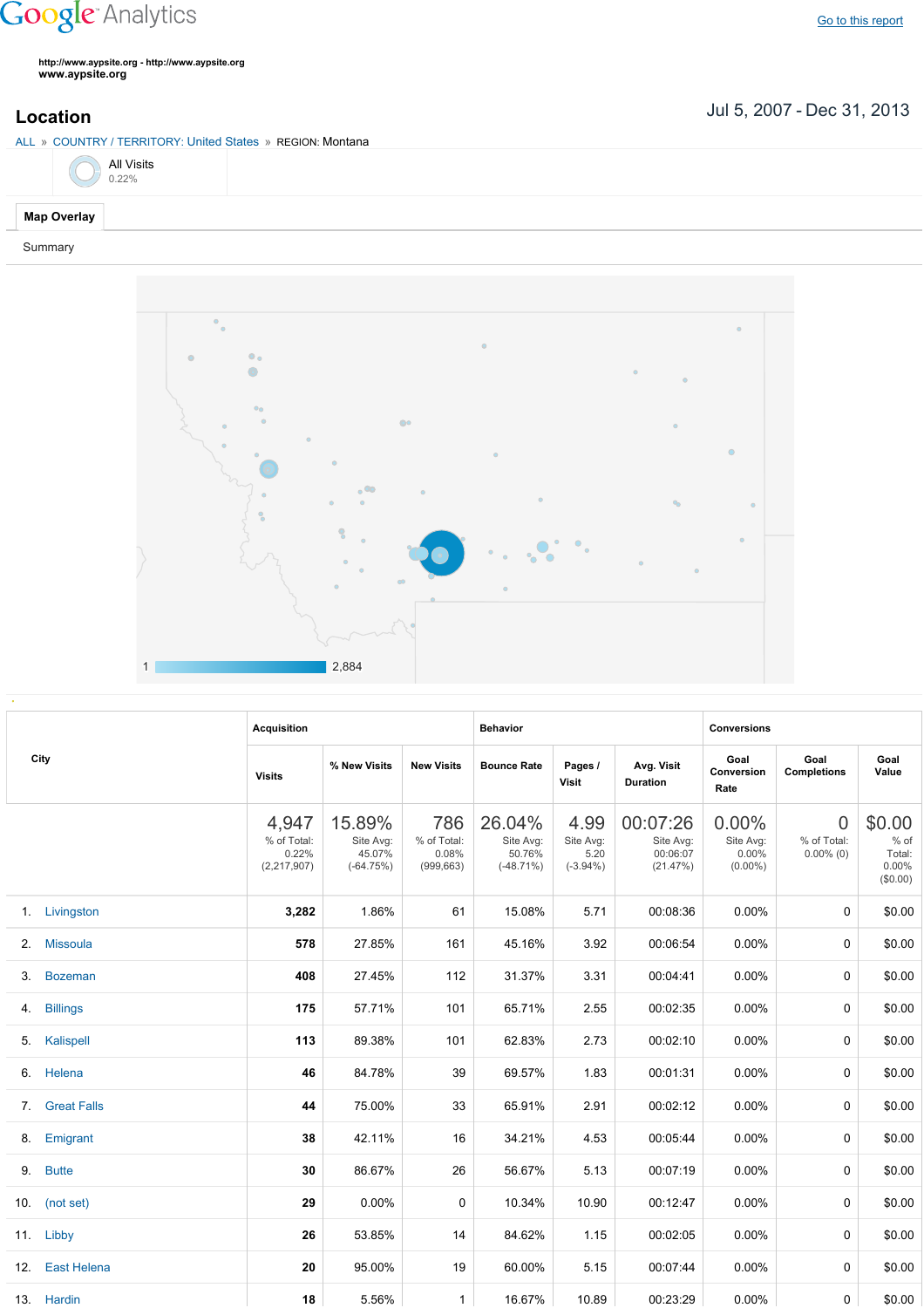|     | 14. Whitefish         | 16             | 93.75%  | 15             | 50.00%   | 3.06 | 00:02:27 | 0.00%    | 0 | \$0.00 |
|-----|-----------------------|----------------|---------|----------------|----------|------|----------|----------|---|--------|
|     | 15. Glendive          | 14             | 7.14%   | $\mathbf{1}$   | 42.86%   | 2.43 | 00:03:00 | 0.00%    | 0 | \$0.00 |
|     | 16. Laurel            | 13             | 61.54%  | 8              | 84.62%   | 2.31 | 00:01:24 | $0.00\%$ | 0 | \$0.00 |
|     | 17. Hamilton          | 11             | 36.36%  | 4              | 45.45%   | 5.91 | 00:03:43 | 0.00%    | 0 | \$0.00 |
|     | 18. Big Sky           | 10             | 40.00%  | 4              | 50.00%   | 3.00 | 00:04:59 | $0.00\%$ | 0 | \$0.00 |
|     | 19. Eureka            | $\overline{7}$ | 100.00% | $\overline{7}$ | 85.71%   | 1.14 | 00:00:13 | $0.00\%$ | 0 | \$0.00 |
|     | 20. Havre             | 5              | 100.00% | 5              | 100.00%  | 1.00 | 00:00:00 | $0.00\%$ | 0 | \$0.00 |
|     | 21. Miles City        | 5              | 100.00% | 5              | 60.00%   | 2.20 | 00:01:53 | $0.00\%$ | 0 | \$0.00 |
|     | 22. Ronan             | 4              | 75.00%  | 3              | 100.00%  | 1.00 | 00:00:00 | 0.00%    | 0 | \$0.00 |
|     | 23. Wolf Point        | 4              | 100.00% | 4              | 75.00%   | 4.25 | 00:01:34 | $0.00\%$ | 0 | \$0.00 |
|     | 24. Circle            | 3              | 100.00% | 3              | 66.67%   | 2.33 | 00:00:23 | 0.00%    | 0 | \$0.00 |
| 25. | Gardiner              | 3              | 66.67%  | $\overline{c}$ | 33.33%   | 8.00 | 00:10:17 | 0.00%    | 0 | \$0.00 |
|     | 26. Lincoln           | 3              | 100.00% | 3              | 100.00%  | 1.00 | 00:00:00 | $0.00\%$ | 0 | \$0.00 |
| 27. | <b>Baker</b>          | 2              | 100.00% | $\overline{2}$ | 50.00%   | 3.00 | 00:04:23 | 0.00%    | 0 | \$0.00 |
| 28. | Columbus              | 2              | 50.00%  | $\mathbf{1}$   | 0.00%    | 6.50 | 00:04:03 | 0.00%    | 0 | \$0.00 |
| 29. | <b>Dillon</b>         | 2              | 100.00% | $\overline{c}$ | 100.00%  | 1.00 | 00:00:00 | $0.00\%$ | 0 | \$0.00 |
|     | 30. Glasgow           | 2              | 100.00% | 2              | 100.00%  | 1.00 | 00:00:00 | $0.00\%$ | 0 | \$0.00 |
|     | 31. Lame Deer         | 2              | 100.00% | $\overline{c}$ | 0.00%    | 3.00 | 00:03:55 | $0.00\%$ | 0 | \$0.00 |
| 32. | <b>Malmstrom AFB</b>  | 2              | 50.00%  | $\mathbf{1}$   | 100.00%  | 1.00 | 00:00:00 | $0.00\%$ | 0 | \$0.00 |
|     | 33. Polson            | 2              | 100.00% | $\overline{c}$ | 100.00%  | 1.00 | 00:00:00 | $0.00\%$ | 0 | \$0.00 |
|     | 34. Red Lodge         | $\mathbf{2}$   | 100.00% | $\overline{2}$ | 50.00%   | 5.00 | 00:03:41 | $0.00\%$ | 0 | \$0.00 |
|     | 35. Roundup           | 2              | 100.00% | $\overline{c}$ | 50.00%   | 3.00 | 00:16:15 | $0.00\%$ | 0 | \$0.00 |
| 36. | Superior              | $\mathbf{2}$   | 0.00%   | 0              | $0.00\%$ | 6.50 | 00:13:43 | $0.00\%$ | 0 | \$0.00 |
|     | 37. West Yellowstone  | 2              | 100.00% | $\overline{c}$ | 50.00%   | 2.00 | 00:02:01 | $0.00\%$ | 0 | \$0.00 |
| 38. | Whitehall             | $\mathbf{2}$   | 100.00% | $\overline{2}$ | 100.00%  | 1.00 | 00:00:00 | $0.00\%$ | 0 | \$0.00 |
| 39. | <b>Belgrade</b>       | 1              | 100.00% | $\mathbf{1}$   | 0.00%    | 3.00 | 00:00:18 | 0.00%    | 0 | \$0.00 |
| 40. | <b>Big Timber</b>     | 1              | 100.00% | $\mathbf{1}$   | $0.00\%$ | 2.00 | 00:03:26 | 0.00%    | 0 | \$0.00 |
| 41. | <b>Broadus</b>        | 1              | 100.00% | $\mathbf{1}$   | 100.00%  | 1.00 | 00:00:00 | $0.00\%$ | 0 | \$0.00 |
| 42. | Clancy                | 1              | 100.00% | $\mathbf{1}$   | 100.00%  | 1.00 | 00:00:00 | 0.00%    | 0 | \$0.00 |
| 43. | <b>Columbia Falls</b> | 1              | 100.00% | $\mathbf{1}$   | 100.00%  | 1.00 | 00:00:00 | 0.00%    | 0 | \$0.00 |
| 44. | Deer Lodge            | 1              | 100.00% | $\mathbf{1}$   | 100.00%  | 1.00 | 00:00:00 | $0.00\%$ | 0 | \$0.00 |
| 45. | Ekalaka               | 1              | 100.00% | $\mathbf{1}$   | 100.00%  | 1.00 | 00:00:00 | $0.00\%$ | 0 | \$0.00 |
| 46. | Frenchtown            | 1              | 100.00% | $\mathbf{1}$   | 0.00%    | 2.00 | 00:05:21 | $0.00\%$ | 0 | \$0.00 |
|     | 47. Huntley           | $\mathbf{1}$   | 100.00% | $\mathbf{1}$   | 100.00%  | 1.00 | 00:00:00 | $0.00\%$ | 0 | \$0.00 |
| 48. | Lewistown             | 1              | 100.00% | $\mathbf{1}$   | 0.00%    | 2.00 | 00:00:00 | $0.00\%$ | 0 | \$0.00 |
| 49. | Ovando                | 1              | 100.00% | $\mathbf{1}$   | 100.00%  | 1.00 | 00:00:00 | $0.00\%$ | 0 | \$0.00 |
|     | 50. Plains            | 1              | 100.00% | $\mathbf{1}$   | 100.00%  | 1.00 | 00:00:00 | $0.00\%$ | 0 | \$0.00 |
| 51. | Plentywood            | 1              | 100.00% | $\mathbf{1}$   | 100.00%  | 1.00 | 00:00:00 | $0.00\%$ | 0 | \$0.00 |
| 52. | <b>Reed Point</b>     | 1              | 100.00% | $\mathbf{1}$   | 0.00%    | 5.00 | 00:10:13 | $0.00\%$ | 0 | \$0.00 |
|     | 53. Sheridan          | 1              | 100.00% | $\mathbf{1}$   | $0.00\%$ | 2.00 | 00:01:50 | $0.00\%$ | 0 | \$0.00 |